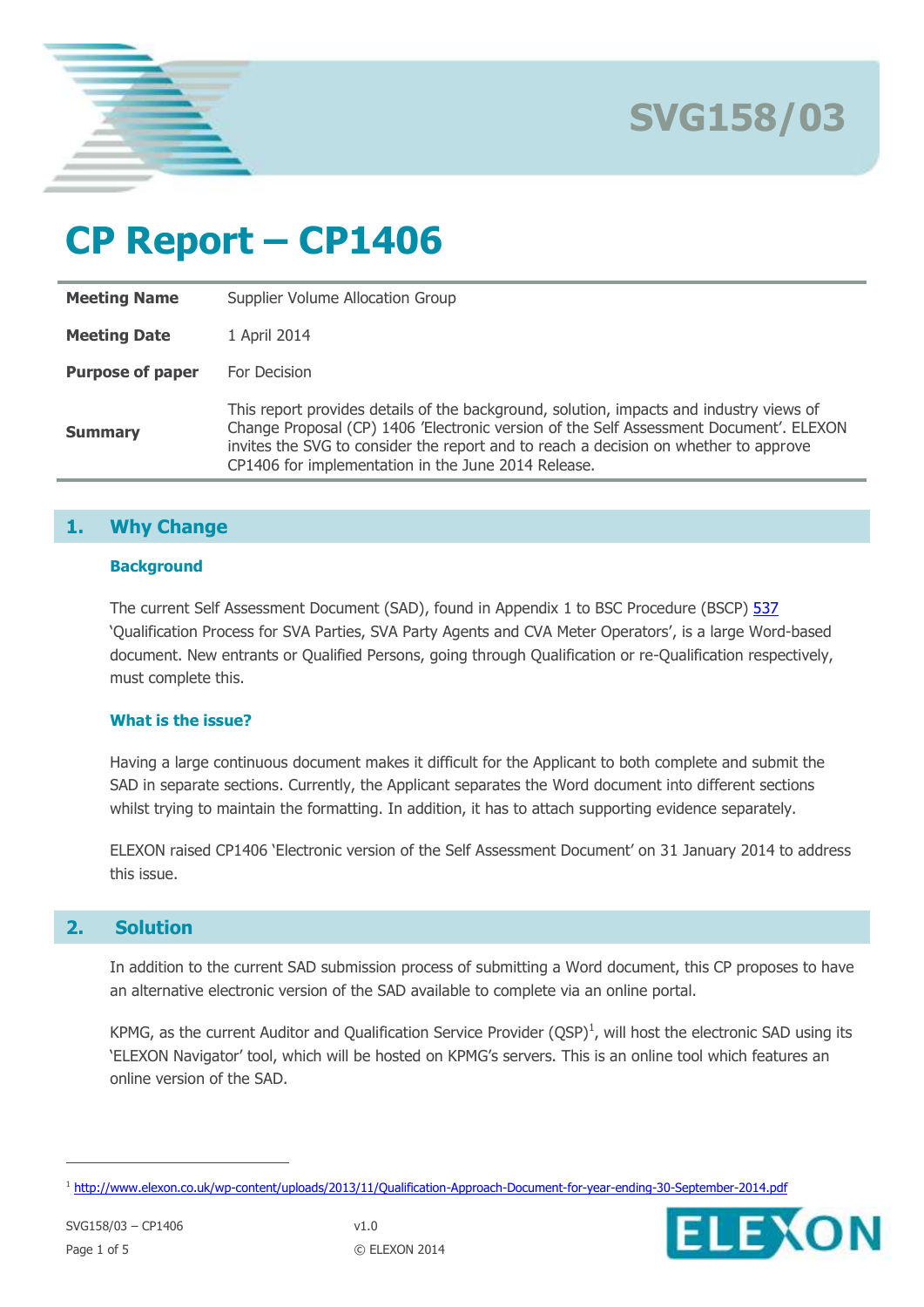



This CP will require amendments to BSCP537 to include the additional alternative option to complete and submit the SAD either electronically or via the Word document.

Having the option for the SAD to be completed electronically as well as through the current Word version would be helpful for the Applicants, ELEXON and the QSP.

Introducing an optional electronic format of the SAD will be more user friendly for Applicants, as it will allow them to submit separate SAD sections and to attach supporting evidence more easily. This will also reduce the amount of time spent on the application as each section will be on a separate webpage containing the relevant questions. The electronic version of the SAD will also enable ELEXON to manage queries from Parties during the Qualification process itself, including the ability for ELEXON to log on and support those currently in the process. As is the current process, Applicants will still be reminded regularly at the beginning of the Qualification process that they will need to send the SAD and other data directly to KPMG as the QSP, rather than to ELEXON.

The electronic SAD will provide ELEXON with one central location where all SADs for different Applicants can be stored electronically. This will provide ELEXON with easier and faster access to all submitted SADs. It will also subsequently provide better version control during the review cycle, as the tool will provide better tracking options of when the SAD sections are submitted. In turn, this will improve the efficiency of the Qualification process by giving the QSP an earlier opportunity to review submitted SAD sections. The one central location will also make it easier to locate and search for information within the SADs, and allow for key items of data to be indexed e.g. company name, system used, name of third party consultant used etc.

It should be noted that the Navigator is currently ready to use but will not be switched on until the amendments to BSCP537 have been made.

# **3. Impacts and Costs**

## **Central impacts and costs**

CP1406 will require a minor update to BSCP537, with no central system impacts as the tool is already in place.

| <b>ELEXON estimated costs and potential impacts</b> |                                         |                            |  |  |  |
|-----------------------------------------------------|-----------------------------------------|----------------------------|--|--|--|
| <b>Document Changes</b>                             | <b>System Changes/Impacts</b>           | <b>Total Costs</b>         |  |  |  |
| BSCP537                                             | No system changes or impacts identified | 1 man day equating to £240 |  |  |  |

# **Participant impacts and costs**

Six of the 12 respondents to the CP Impact Assessment indicated an impact, but only to the extent that a new option is available. Two of these respondents also advised that they would only be impacted should they submit a re-Qualification application.

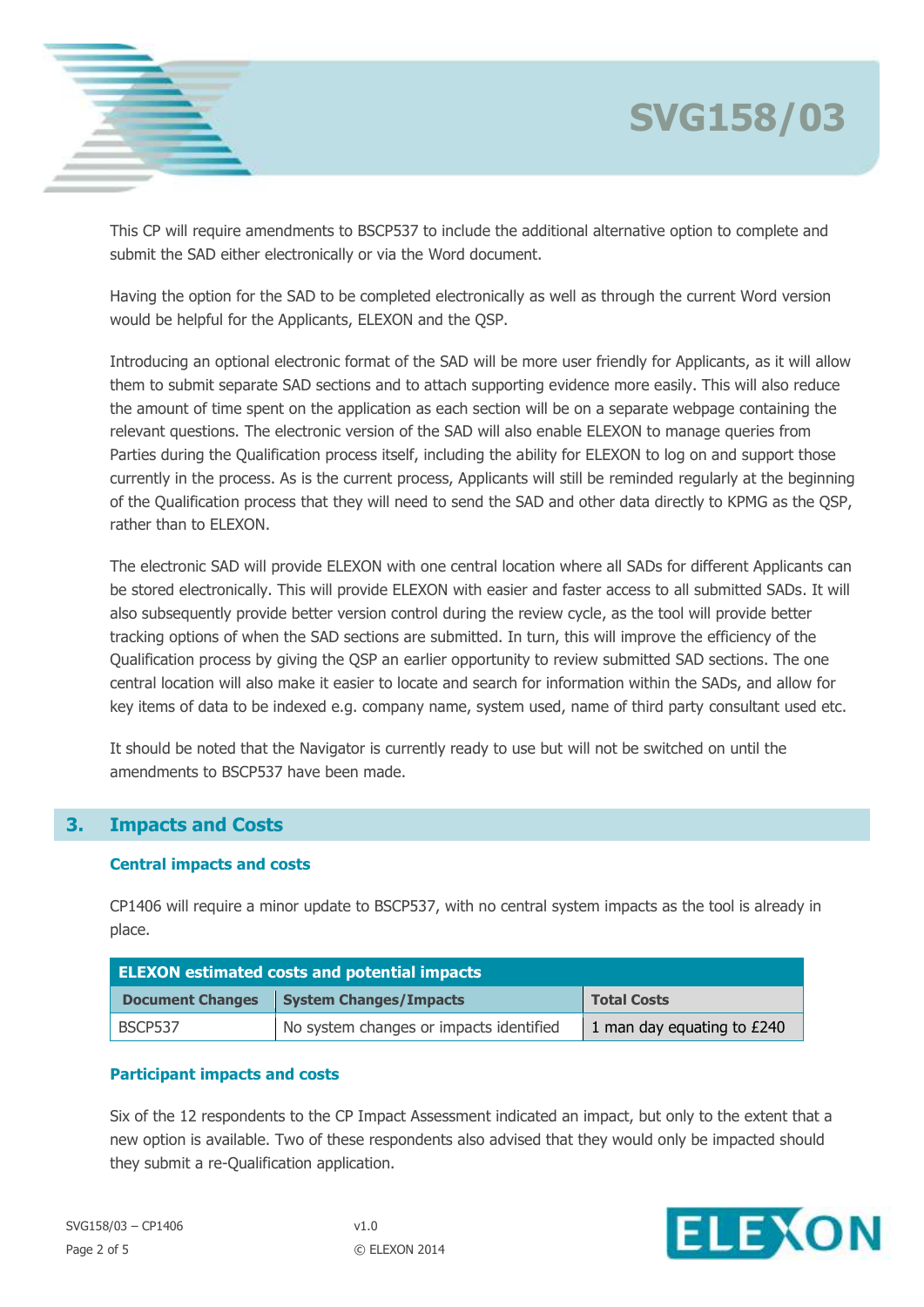

**SVG158/03**

Only two of the twelve respondents indicated that there may be associated costs with CP1406, although they indicated that these are negligible.

# **4. Implementation Approach**

CP1406 is targeted for implementation on 26 June 2014 as part of the June 2014 BSC Systems Release.

Four of the 12 respondents commented on the implementation approach, indicating that they had a neutral view on the proposed Implementation Date as CP1406 would not impact them. One of these respondents commented that they would prefer to have a chance to test both methods in 2014, but noted that the electronic version is only an alternative option.

# **5. Industry Views**

ELEXON issued CP1406 for CP Impact Assessment via CPC00737. We received 12 responses, of which 11 agreed with the CP and one was neutral.

The following table shows the breakdown of responses. You can find the full collated participant responses to [CP1406](http://www.elexon.co.uk/change-proposal/cp1406/) in Attachment B and on the CP1406 page of the BSC Website.

| <b>Summary of Responses for CP1406</b>        |                                                                                                                                             |                |                  |  |  |  |
|-----------------------------------------------|---------------------------------------------------------------------------------------------------------------------------------------------|----------------|------------------|--|--|--|
| <b>Organisation</b>                           | <b>Capacity in which Organisation operates</b><br>(Supplier, Licensed Distribution System Operator<br>$(LDSO)$ etc.)                        | <b>Agree?</b>  | <b>Impacted?</b> |  |  |  |
| <b>British Gas</b>                            | Supplier                                                                                                                                    | <b>Yes</b>     | <b>No</b>        |  |  |  |
| <b>EDF Energy</b>                             | Supplier, Half Hourly (HH) and Non Half Hourly<br>(NHH) Meter Operator Agent (MOA), NHH Data<br>Collector (DC) and NHH Data Aggregator (DA) | Yes            | Yes              |  |  |  |
| <b>Electricity North West</b>                 | Licensed Distribution System Operator (LDSO)                                                                                                | Yes            | Yes              |  |  |  |
| E.ON                                          | Supplier, HHDC, NHHDC, HHMOA, NHHMOA,<br>HHDA, NHHDA                                                                                        | Yes            | Yes              |  |  |  |
| Northern Powergrid<br>Northeast and Yorkshire | <b>LDSO</b>                                                                                                                                 | Yes            | Yes              |  |  |  |
| <b>RWE Npower</b>                             | Supplier, Supplier Agents (HH & NHH)                                                                                                        | <b>Neutral</b> | No.              |  |  |  |
| ScottishPower                                 | Supplier, Generator, LDSO, Supplier Agents                                                                                                  | <b>Yes</b>     | <b>Yes</b>       |  |  |  |
| <b>SSE Energy Supply Ltd</b>                  | Supplier                                                                                                                                    | Yes            | <b>No</b>        |  |  |  |
| <b>SSEPD</b>                                  | <b>LDSO</b>                                                                                                                                 | Yes            | N <sub>o</sub>   |  |  |  |
| TMA Data Management Ltd                       | HHDC, NHHDC, HHDA, NHHDA                                                                                                                    | Yes            | <b>No</b>        |  |  |  |
| <b>UK Power Networks</b>                      | LDSO, Supplier Meter Registration Agent (SMRA)                                                                                              | <b>Yes</b>     | <b>Yes</b>       |  |  |  |
| Western Power Distribution                    | <b>LDSO</b>                                                                                                                                 | Yes            | <b>No</b>        |  |  |  |

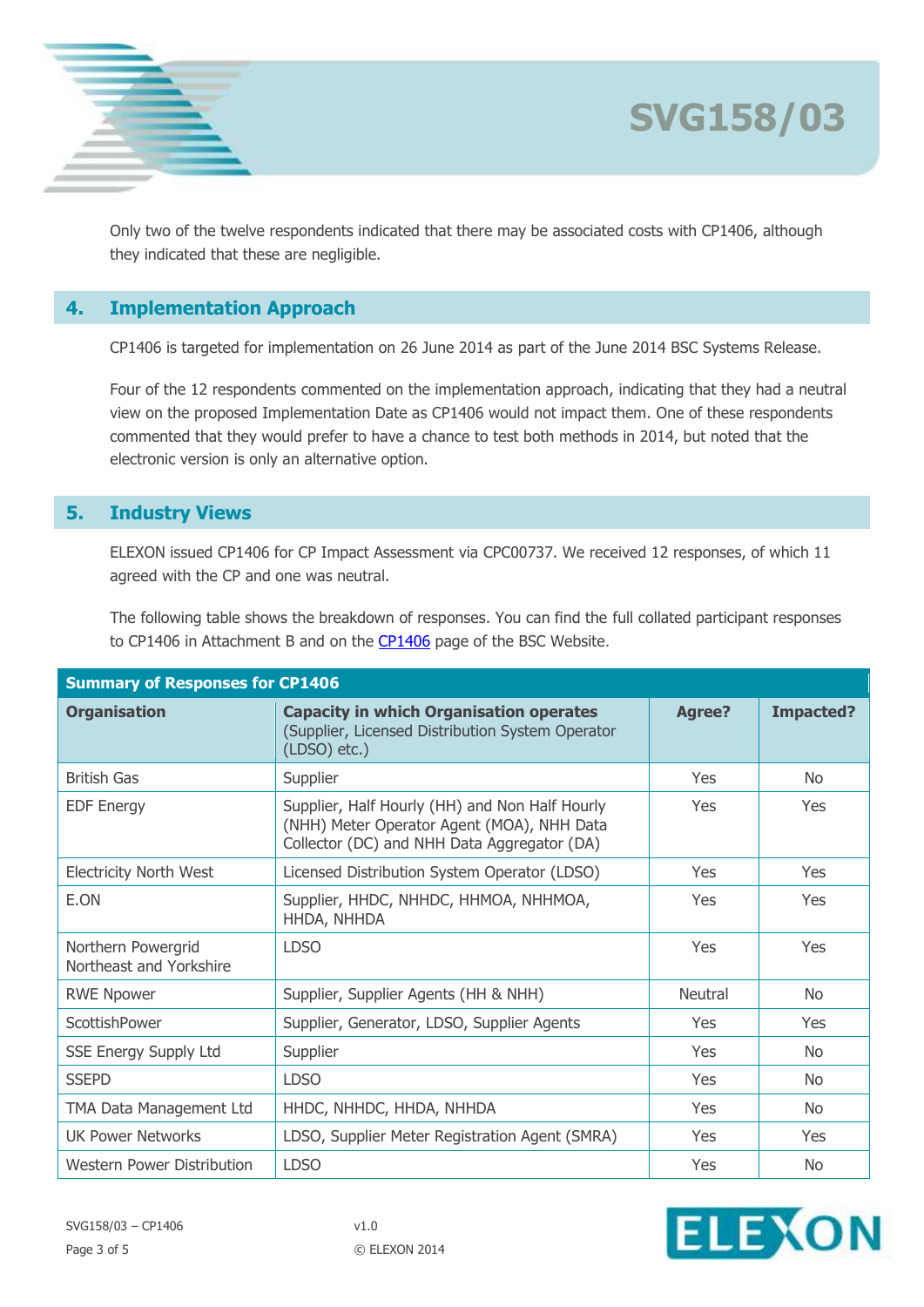



All respondents agreed that introducing an alternative means of submitting the SAD will enhance the Qualification and re-Qualification processes. Respondents commented that they were supportive of the efficiencies the process may bring to Parties, as the change:

- Removes the need for the applicant to submit the relevant sections by email (either all sections at once or individually);
- Enables a direct input through the Navigator tool; and
- Gives improved access to review previous SAD submissions.

Respondents noted that the change will not benefit those Parties who choose to continue to use the current method or those that would still need an internal sign off even if they submitted online.

Two respondents highlighted the impact of accessing the SAD online on security, protection and transfer of data. ELEXON confirmed that secure access will be one of the main focuses during implementation. We highlighted that the Navigator is hosted on secure KPMG servers within the European Union. Participants who want to use the ELEXON Navigator will have to submit a 'Request for Login' form which will only grant access to the specific individuals (who will only be able to access and view their own Participant page), although KPMG as the QSP and ELEXON will have access to all Participant pages.

One respondent also questioned whether there would be a receipt acknowledgement for the electronic submission. ELEXON noted that at every point that an update or submission is made on the Navigator by a user (e.g. document upload, query raised or online SAD section submission), an alert will be sent out to notify the changes that have been made. We also noted that the final electronic submission of the SAD will need a scanned copy of the Director's signed off page of the SAD.

## **Comments on the proposed redlining**

No comments were received on the proposed redlined text for CP1406.

# **6. Recommendations**

#### **Assessment review**

CP1406 proposes to make changes to BSCP537 to include an additional option to complete and submit the SAD online.

No respondents to the CP Impact Assessment disagree with the CP or its proposed Implementation Date.

As this CP requires updates to BSCP537, for which the SVG, Imbalance Settlement Group (ISG) and Performance Assurance Board (PAB) all have joint responsibility, we will also take this change to the ISG for